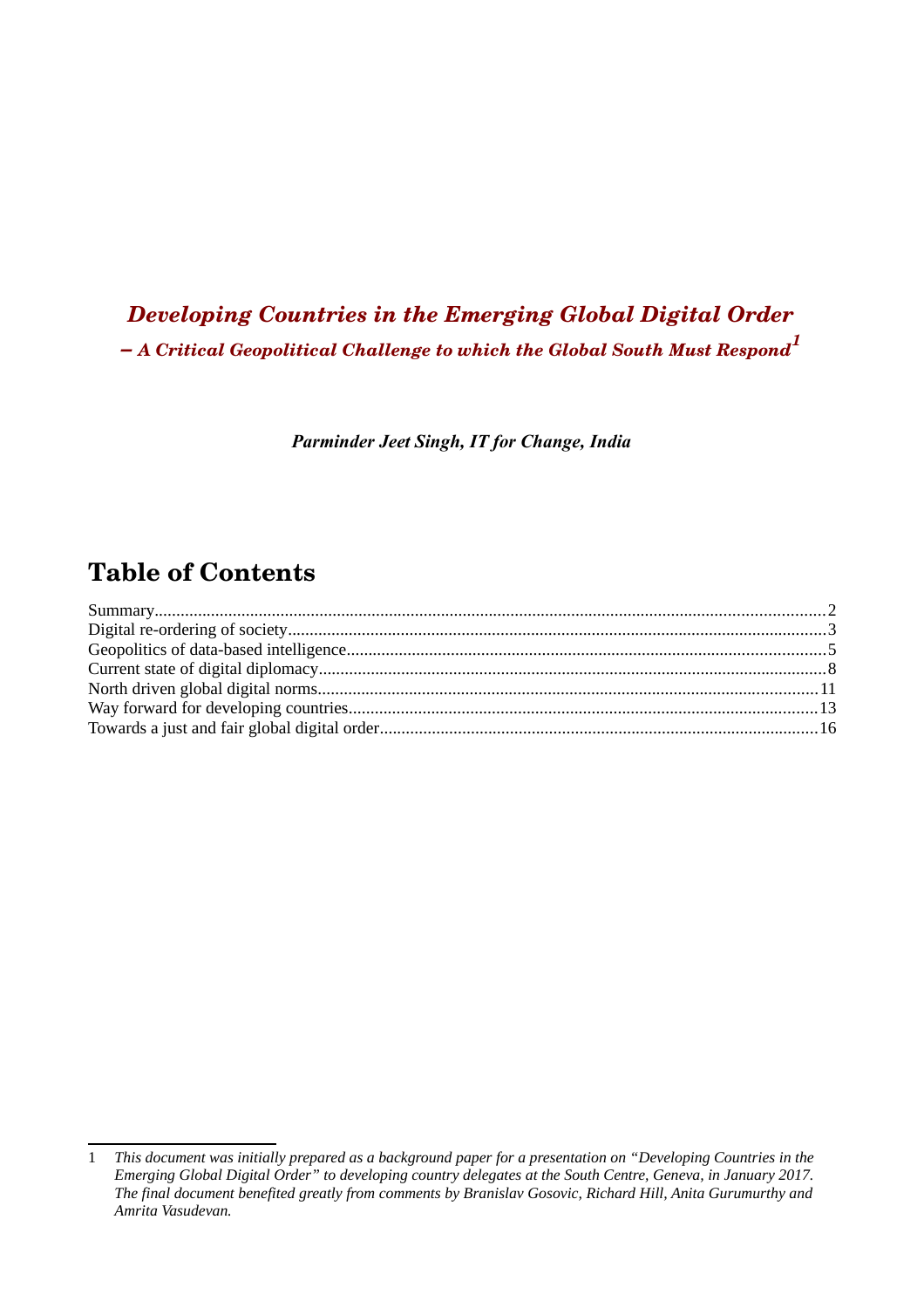#### <span id="page-1-0"></span>*Summary*

*Global regimes around trade, investment and intellectual property have mostly been conceptualised and written by the North. Developing countries were typically late to understand their real implications, by which time these had got too entrenched to admit structural changes towards fairly including developing country interests. A similar situation is arising with regard to the geo-economics of the global digital phenomenon.* 

*A global digital order is gradually and steadily taking shape. Various social sectors are getting transformed by digital "platforms", like the information sector by Google, commerce by Amazon, and urban transportation by Uber. Companies that own these platforms are largely multinational, USbased monopolies. They soak up free raw data from developing countries and convert it into "digital intelligence", which is employed in reorganisation and consequent domination of all sectors. Apart from becoming a sustained model of economic exploitation of developing countries, this new form of digital dependency also carries dire political, social and cultural consequences.* 

*Viewing the digital phenomenon through narrow frameworks of a promising industry and/or neutral tool for socio-economic development, developing countries have ignored larger policy issues like internalising network effects of data and digital intelligence to support national industry, regulation of platforms, and ownership of publicly important digital data.*

*Developing countries remain at the margins of global Internet/digital governance processes, with no vision or common strategies. Absence of a body in the UN system dedicated to digital* policy issues, and the lack of support of a strong South-South institutional mechanism needed *to deal with this complex subject matter, are the main reasons for such a situation. In default, the North continues to develop the norms and policy principles for the global digital society, on the basis of its interests and its geopolitical vision.*

*The current times are of critical importance to shape the key features of the emerging global digital order. If existing trends continue, developing countries will soon be locked into strong digital dependency. The global reach through the Internet of unimaginably intelligent technologies carries the very real prospect of invasive domination by the North and denial of national sovereignty to developing countries. The Global South needs to get its act together by undertaking urgent measures that range from understanding and framing issues in this domain, to establishing appropriate mechanisms for South-South cooperation, and evolving common geopolitical strategies for engagement with global forums.*

*The objective of this paper is to contribute to sensitizing developing countries to the overall context in which the global digital order is evolving today, and to argue the need for a holistic approach to the epochal challenge that it represents.*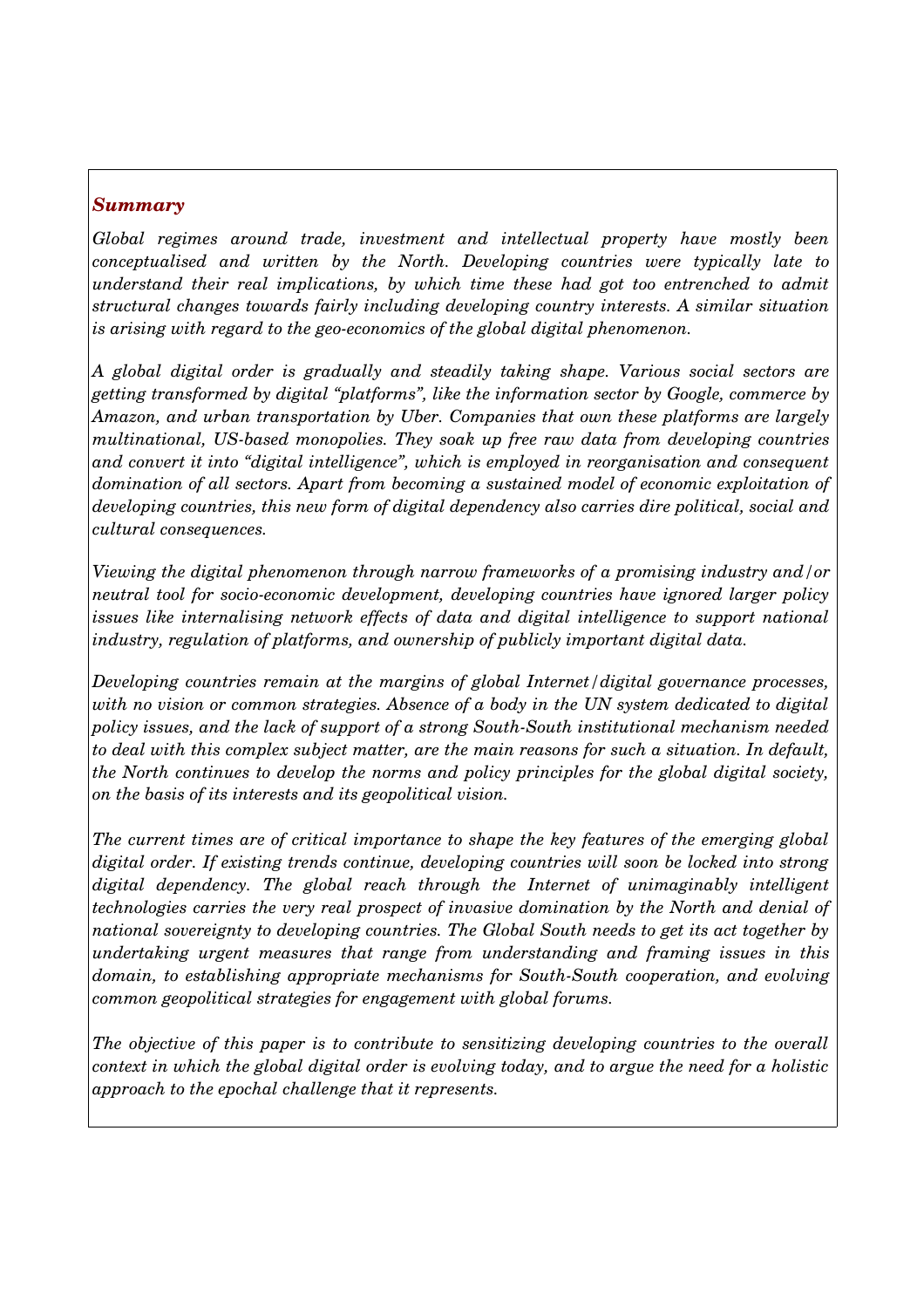## <span id="page-2-0"></span>*Digital re-ordering of society*

A global digital society is unmistakably forming around us. From daily lives of people getting organised around the mobile phone; to the small shopkeeper subscribing to an Internetplatform for accounting and inventory management; to governments unthinkingly ceding the public responsibility of geomapping and other public statistical activities to global digital corporations; the trends towards deep social changes cannot be clearer. And, all of these have a strong global angle. Meanwhile, we are still only at the threshold of the digital society! The fundamental transformation that our societies will witness in the next few decades could be compared to the advent of the industrial society.

Two systemic elements of these societal changes already stand out. One is that as a sector undergoes digital transformation it gets organised around a networking "platform". For instance, Google is the "platform" for information, Facebook for media, Uber for urban transportation, and Airbnb for short-term accommodation. This will happen in all sectors. Companies are vying to build similar monopoly platforms for health, education, agriculture services, and so on. Sectoral digital "platforms", of a monopoly nature<sup>[2](#page-2-1)</sup>, can be considered as a generic feature of social re-organisation under digital impact.

A related phenomenon is of big data, the key resource of the new socioeconomic structures. Digital services are routinely provided free in exchange for this most valuable of resources. As "platforms" monopolise sectors they collect vast amounts of data for each sector<sup>[3](#page-2-2)</sup>. This data, fed into digital cognitive systems, whether algorithms or artificial intelligence, produces the required intelligence for the platforms to increasingly dominate the respective sector. Data fed intelligence is an exponentially cumulative phenomenon. The intelligent "platform" soon begins to act as, what could be considered, the "brain" of that sector. Such centralisation of "digital intelligence"<sup>[4](#page-2-3)</sup> in data-run platforms, and its commodification, enables a business model that surpasses any other in profitability and durability. Its unbeatable network effect greatly rewards centralisation and monopolisation, quickly eliminating most competition.

This model may be explained through an analogy with a hypothetical situation where human body parts have to pay a rent to the brain for every function they perform, for partaking of its intelligence. At the same time, every new detail of bodily activity provides additional (free) data to strengthen the brain's leverage over it. *The defining feature of the emerging digital society is the use of disembodied, machinebased intelligence for a very high degree of integrated and autonomous functioning of every sector – almost like that of an organism. To occupy the nodes or centres of such "digital intelligence" will be the most effective way to dominate the society or the world, economically and*

<span id="page-2-1"></span><sup>2</sup> *Monopoly behaviour in the digital sector is unprecedented, due to the network effects that provide positive economies of scale. In some areas there may exist a (very) few oligopolies, mostly no more than two or three, but the trend remains towards monopolization.* 

<span id="page-2-2"></span><sup>3</sup> *Data is collected from people's digital interactions as well from inanimate objects connected through what is called as the Internet of Things.* 

<span id="page-2-3"></span><sup>4</sup> *We use "digital intelligence" in preference to the more common term "artificial intelligence" or AI because the latter has strong technical connotations whereas we wish to focus on the implicated social phenomenon – less in terms of how such intelligence technically gets formed and operates and more with regard to its social manifestation and impacts. Also, AI is just one form of digital intelligence, although increasingly ascendant and alldominating. Straight-forward data analytics and algorithms too contribute significant "digital intelligence". Importantly, this "digital intelligence" is a kind of "collective intelligence" as against the normal notion of individual intelligence.*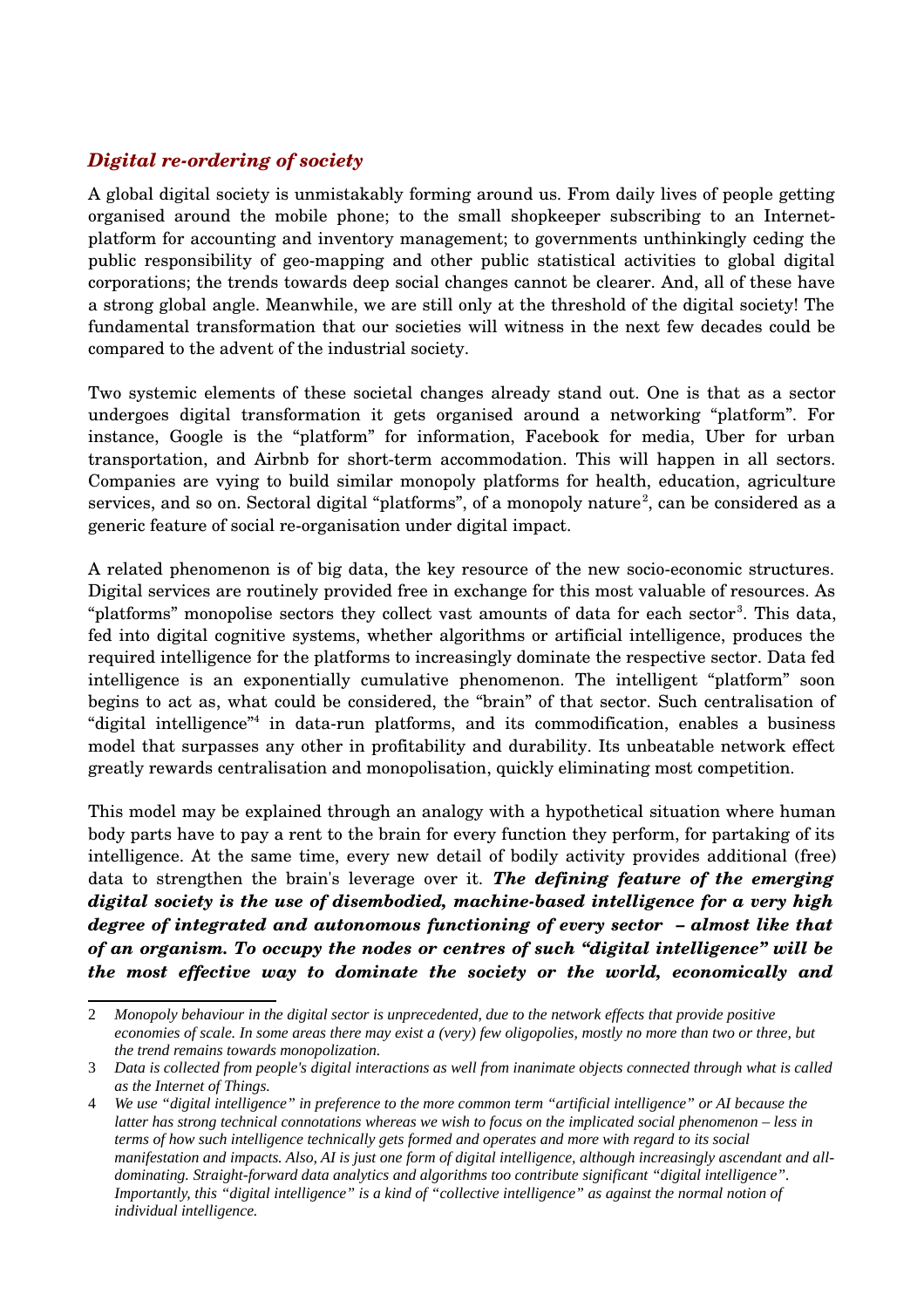*politically.* Correspondingly, the most important political economy question for the digital society is whether the disembodied intelligence enabling its organic functioning should be treated in a public goods framework<sup>[5](#page-3-0)</sup> or should it primarily be a private good, made available on rent? Or should an appropriate middle-ground be sought between these two political economy archetypes?

Without venturing any deeper into these complex changes, let us turn to their geo-economic implication. Digital networks or "platforms" are mostly global, monopolistic, corporate-owned, and almost all of them are centred in the US. (Just one country, China, has bucked this trend and thus qualifies as a special case.) These platforms, often providing so-called "free" services, soak up huge amounts of data from across the world, feeding the "brains" at the network centres. More a country avails of these free digital services deeper it digs itself into a hole in terms of the huge outflows of that most vital resource, data, to the nervecentres or the "brains" of global networks. This resource is being hoarded at these foreign centres for creating the digital intelligence required to exercise control over the country's various sectors and social systems.

A question arises; why does the outflow of value at such a scale fail to generate concern among those who lose it? The reason is two-fold. Firstly, data is worthless without the means to harness intelligence out of it. Such means are resource-intensive and highly centralised, and, at present, not normally available at the peripheries of the networks. Secondly, the current major use of big data based digital intelligence is for improving "free" services like search and translation, and for targeted and personalised advertising. People may find the latter somewhat irritating, but accept it as a small cost for the "free" services that bring them extraordinary benefits and conveniences. However, there is a limit to the profits that can be made from advertising. As discussed earlier, the real digital age business model is different. It is to monopolise and commoditise big data -based digital intelligence for all sectors, for sectoral consolidation and systemic control. *The real costs involved are (1) social and long-term, as unregulated monopolies begin to leverage their positions for profiteering, and curbing competition and innovation, and (2) geo-economic and geopolitical, as key national resources of personal and social data[6](#page-3-1) , as well as data from inanimate sources connected to the Internet of Things, are siphoned off and exploited by foreign corporations and governments.* 

*One can already witness how global digital platforms employ datafed digital intelligence to dominate the "commanding heights" of every sector, and of society.* In areas of early digital advance like automobiles and health, stand-offs<sup>[7](#page-3-2)</sup> and alliances<sup>[8](#page-3-3)</sup> between digital corporations and corporations traditionally dominating these sectors reflect the ongoing power struggles. Interesting new corporate directions are emerging; Google is getting

<span id="page-3-0"></span><sup>5</sup> *Public goods are not necessarily all publicly or state provided. These could be provided by private players but with strong regulation, often under public licence, like communication services, health services, education, and so on.* 

<span id="page-3-1"></span><sup>6</sup> *While much gets spoken about "personal data" there is little discussion on data which may not pertain to individual persons but is about the behaviour of larger social units, like a classroom, or daily commuters in a city, which is what we call as "social data". Although no privacy implications may be involved in case of "social data" – often constructed out of anonymised personal data – it is an equally important economic resource as personal*  data. This also shows very well how the digital society discourse remains entirely perched on civil and political *rights and has not extended to cover social, economic and cultural rights, and the right to development.* 

<span id="page-3-2"></span><sup>7</sup> *http://www.patentlyapple.com/patently-apple/2015/09/daimler-ceo-rants-that-they-wont-be-the-foxconn-of-carmakers-for-apple.html*

<span id="page-3-3"></span><sup>8</sup> *<http://www.theverge.com/2016/8/1/12340454/gsk-google-bioelectronic-medicine-company>*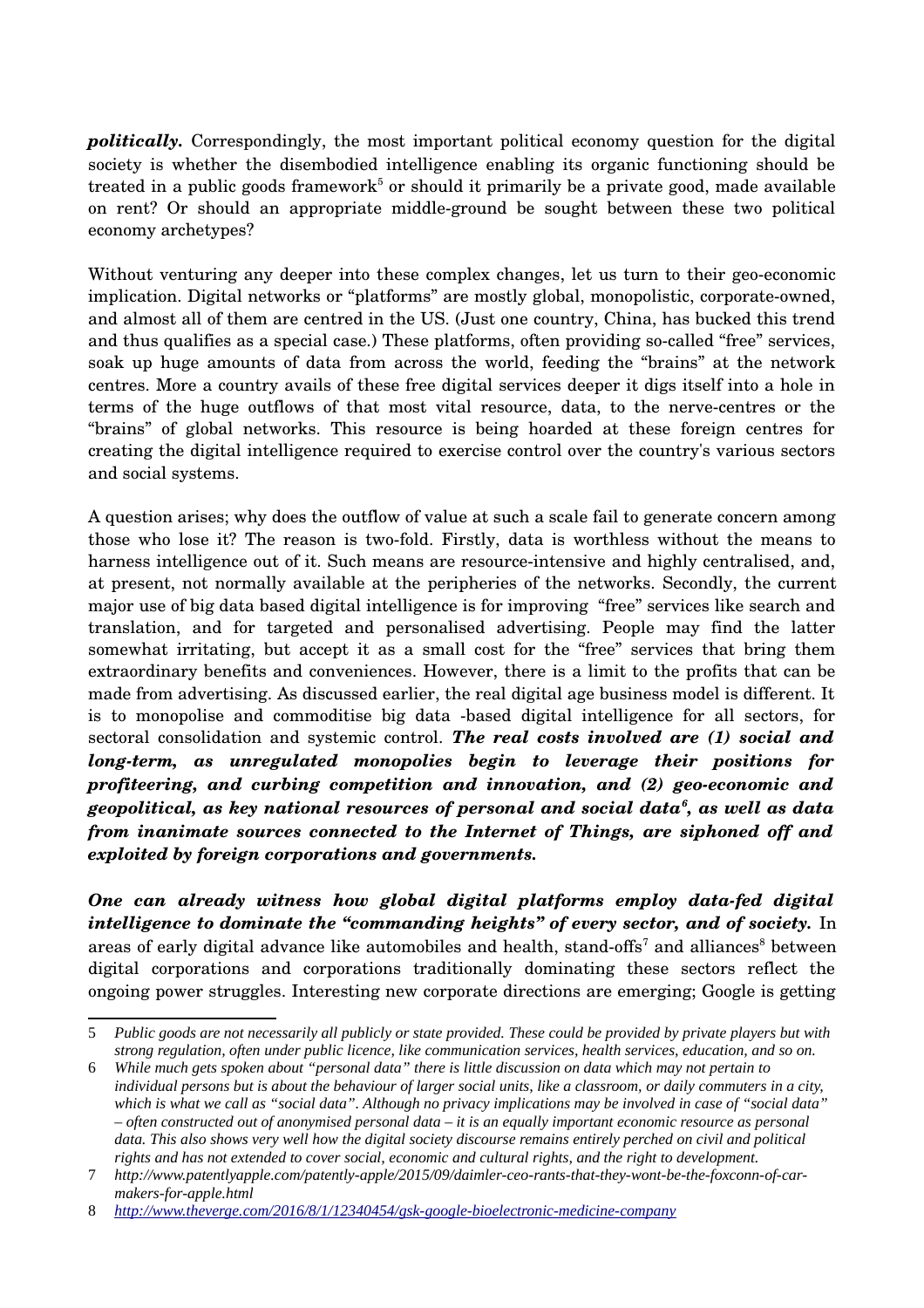$\rm{into}\; cars^9,$  $\rm{into}\; cars^9,$  $\rm{into}\; cars^9,$  and Monsanto is becoming a data company $^{10}.$  $^{10}.$  $^{10}.$ 

Facebook, with its new "Instant Articles" platform, is set to become the arbiter of what is news.<sup>[11](#page-4-3)</sup> Uber seeks to dominate urban transportation, through control over data that its operations provide.<sup>[12](#page-4-4)</sup> Monsanto employs digital intelligence to infringe farmer's autonomy.<sup>[13](#page-4-5)</sup> Google has been accused of directing queries on its search engine towards its own companies.<sup>[14](#page-4-6)</sup> In this race for monopolistic control, not even public policy making and governance are to be spared. Smart city oriented platforms represent moves in this direction.<sup>[15](#page-4-7)</sup> Public statistics critical for public policy are now being displaced by privately generated and owned digital intelligence in all social areas. Soon, public authorities will need to regularly buy the necessary "public" data and statistics from these digital platforms. Apart from the huge public finance implications, the political issues arising from almost all of these "platforms" being USbased should be obvious.

(It is pertinent to state here that we have no doubt about the extraordinary capability of digital intelligence to transform every social sector in a positive sense – from health, education and agriculture to manufacturing and governance. This document however focusses only on the global imbalances of power that its unregulated use can create.)

*Our societies are reorganising around networked systems with disembodied, machine-based intelligence. As the brains of our societies, such digital intelligence systems or platforms will centrally coordinate and thus control all sectors. They are* globally organised, corporate-owned, unregulated, and have a marked monopolistic *tendency. Almost all of them are currently based in the US. This is an extremely important geo-economic and geopolitical issue that begs urgent attention.* 

#### <span id="page-4-0"></span>*Geopolitics of databased intelligence*

What are the options for developing countries under these circumstances? It is certainly not to step back to predigital social forms. The problems with Uber's increasing control over urban transportation, and its data, for instance, cannot be addressed by mandating that oldfashioned metered taxis alone will be allowed, or even by favouring them. A city taxi service on a digital platform is hugely efficient; there is no going back from it. The issues for public consideration and decision are different, like: How such platforms can be regulated, so that they do not profiteer by exploiting either taxi-drivers or commuters?: Can and should the huge network efficiencies be internalised within the local social system – a community or city?: Who owns the publicly beneficial digital intelligence arising from taxi operations, for example that which could be crucial to town planning?: Should certain key digital platforms be considered public goods, to be provided by a public agency, through cooperatives<sup>[16](#page-4-8)</sup>, or by private companies as licensed by the state?

<span id="page-4-1"></span><sup>9</sup> *https://www.nytimes.com/2016/12/13/technology/google-parent-company-spins-off-waymo-self-driving-carbusiness.html?\_r=0*

<span id="page-4-2"></span><sup>10</sup> *<http://www.motherjones.com/environment/2014/11/monsanto-big-data-gmo-climate-change>*

<span id="page-4-3"></span><sup>11</sup> *https://www.theguardian.com/media/greenslade/2016/jun/15/facebook-is-an-existential-threat-to-newspapers*

<span id="page-4-4"></span><sup>12</sup> *https://www.tnooz.com/article/uber-data-boston/*

<span id="page-4-5"></span><sup>13</sup> *<https://policyreview.info/articles/analysis/ethics-big-data-big-agriculture>*

<span id="page-4-6"></span><sup>14</sup> *<https://www.ft.com/content/643f49ec-e285-11e4-aa1d-00144feab7de>*

<span id="page-4-7"></span><sup>15</sup> *<http://www.theverge.com/2016/11/30/13793262/alphabet-sidewalk-labs-contest-internet-city-google>*

<span id="page-4-8"></span><sup>16</sup> *There is a new movement called "platform cooperativism". It may be logical, for instance, for a cooperative of taxi owners to run the digital platform for city taxis.*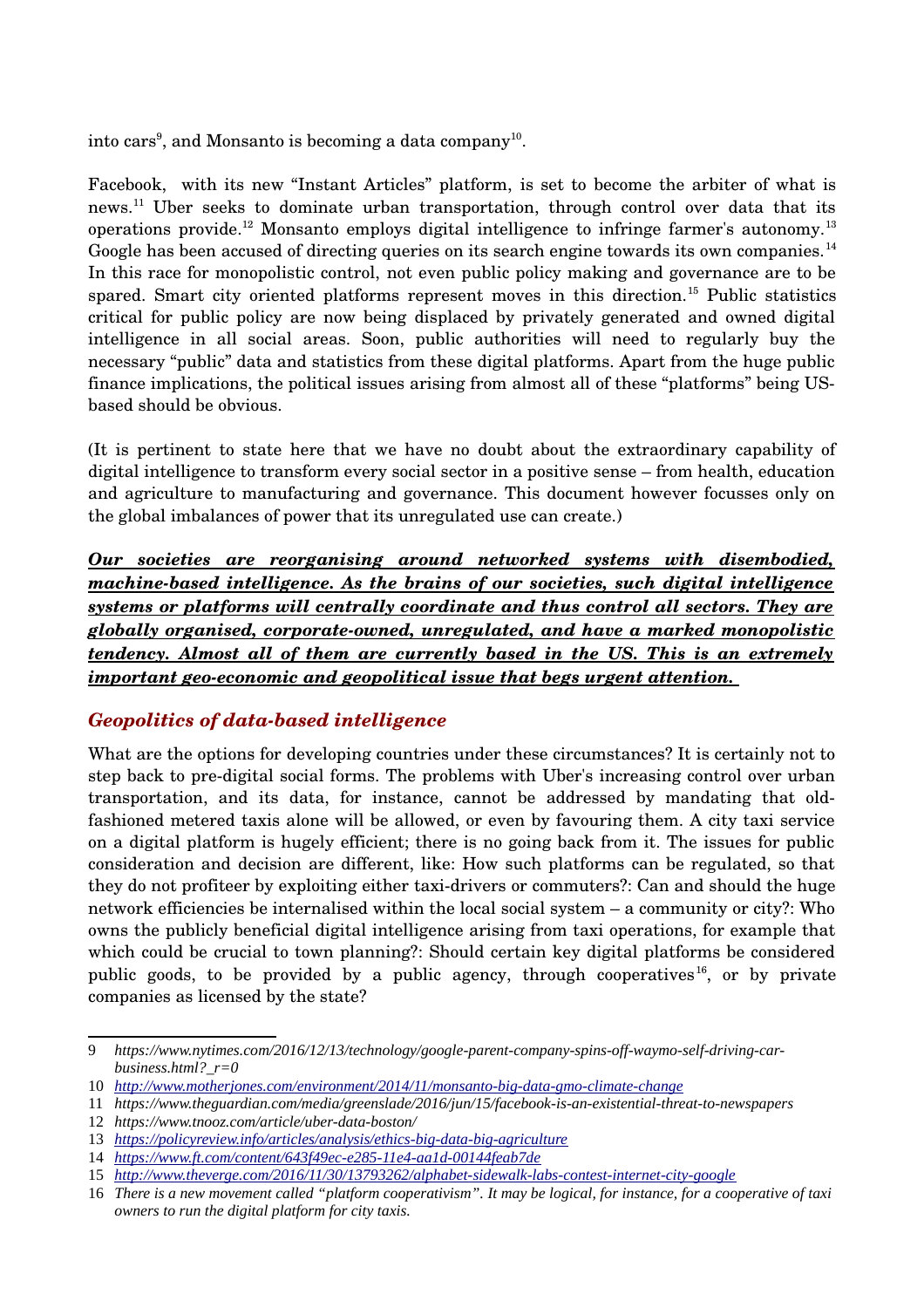From a geo-economic and geopolitical perspective, the key considerations are: Can and should the efficiencies that arise from platform based digital management of a social system be internalised within the country, preventing avoidable resource outflows to other countries (as China has quite effectively done)?: Is there a need and a possibility for supporting domestic competition, enforcing, for example, some amount of data transparency, platforminteroperability and open standards?: Should some areas of digital operations be reserved for domestic players?: What kind of regulation, especially of foreign operators, would ensure a fair profit for the value added, and a fair private ownership of data versus its public availability as a commons[17](#page-5-0)?: What kind of political due diligence and regulation is required for politically and socially sensitive data?: How can South-based digital corporations operate successfully in global markets, and dominate them?

Many more policy concerns exist, for instance, around the agency and responsibility of artificial intelligence and robots, in their many implications in almost all areas, from fake news to social welfare to criminal justice administration and warfare. Our listing of some issues in this emerging sector does not intend to map its vast expanse; it merely underlines its fundamental social and geopolitical importance.

Looking beyond trade, investment and intellectual property, it is time for developing countries to include centrally in their geo-economic calculations this new and extremely significant digital sector. *To give an analogy with industrial age geoeconomics, digital data is the raw material collected from developing countries, on extremely unfair terms, which gets "manufactured" into "digital intelligence" in developed countries, largely the US, and then sold back to developing countries.* The analogy, however, holds only partially because the manufactured product, digital intelligence, is mostly not actually sold back; it is employed to develop new digitallyenabled services in all sectors which are then sold, or more commonly rented<sup>[18](#page-5-1)</sup>.

In the emerging global digital order, developing countries, with the exception of China, are pushed to the periphery even more than in the traditional geo-economic arenas. A handful of nodes or centres, almost all of them in the US, control global networks of digital intelligence. *Going by current trends, the level of structural dependency of developing countries in the digital society context is evidently going to be higher than ever. The phenomenon has also been called digital colonisation.* 

Developing countries must recognise data and digital intelligence as vital economic resources. To the extent their economic value can be internalised within national borders, it must be done. Global flows and trade of these vital resources should be on fair terms, ensuring national economic benefits as well as social and cultural protections. The social significance and value of big data and digital intelligence is immense and primary. This requires close regulation, as well as possible public or cooperative ownership, of many aspects of the digital phenomenon. The limited scope of this paper does not allow a greater elaboration of such

<span id="page-5-0"></span><sup>17</sup> *Commons for data is a more complex matter than for information, which can be developed just by putting it in public domain or under creative commons licences. Data commons require new kinds of institutional arrangements that are beyond the scope of this paper to go into, other than to state that they are possible.* 

<span id="page-5-1"></span><sup>18</sup> *The digital society business models are more often about renting than selling. Here, even after paying the consumer never actually owns anything, she is only using "things" under licence conditions. Such licensed right to use can be unilaterally revoked at any time. US laws that form the core of the global techno-legal regime, like the Digital Millennium Copyright Act, underpin such exploitative economic relationships.*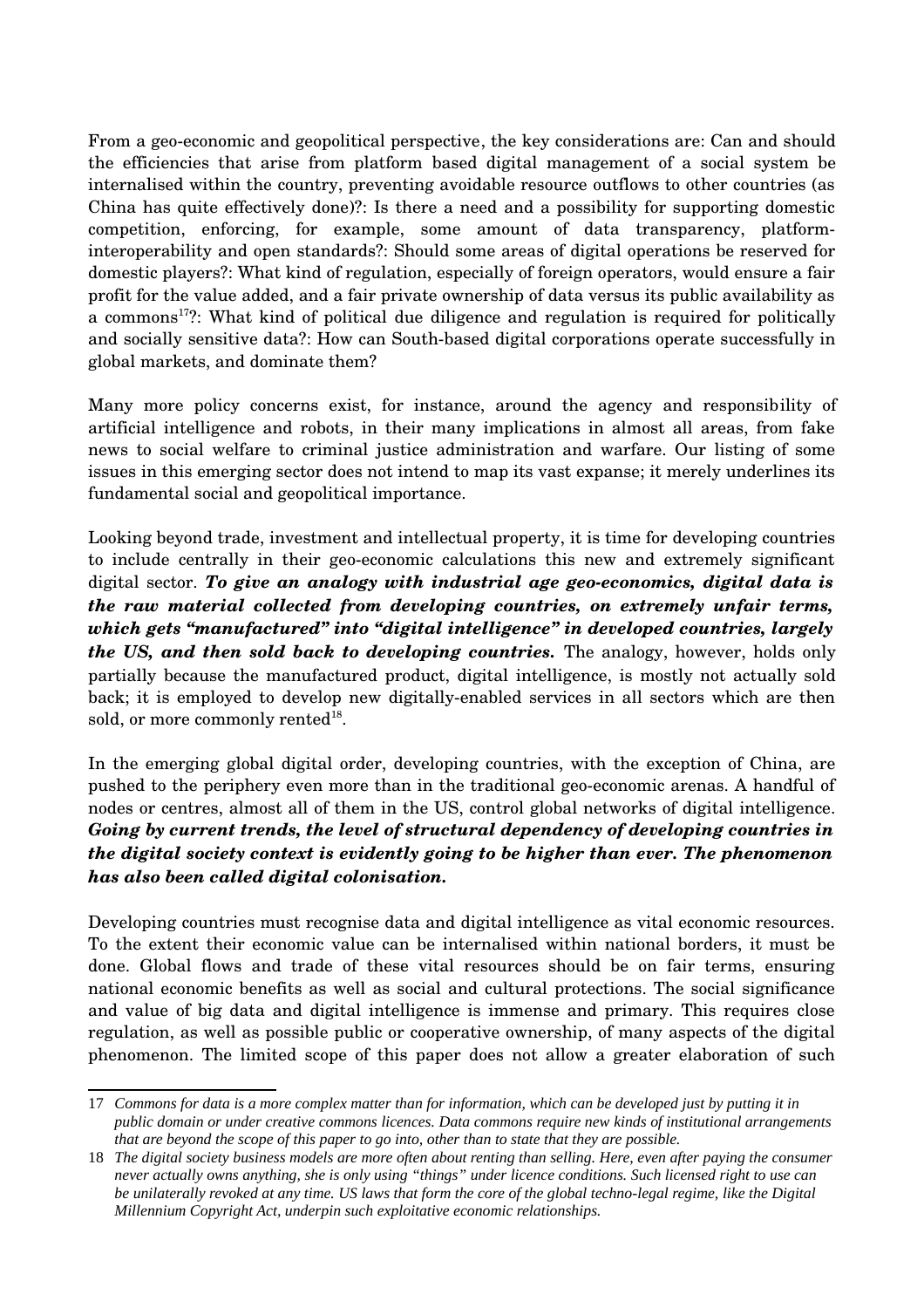needs and possibilities.

Meanwhile, we must make it clear that we are not advocating digital de-globalisation. What is sought is simply a fair place for developing countries, and for public interest, in the emerging global digital order. Unfortunately, not even a beginning has yet been made in the direction of framing this very important sector from a Southern perspective. There also exists no meaningful global forum where developing countries can get together to do so, away from the domineering gaze of the very same global digital corporations whose power needs to be checked.

Missing the larger picture, developing countries continue to view the digital sector as a set of technologies, as a promising national industry, and/or as providing apolitical tools for social development. It may be useful to briefly deconstruct these currently dominant stances.

The technology-centric view places the digital or  $\text{ICTs}^{19}$  $\text{ICTs}^{19}$  $\text{ICTs}^{19}$  phenomenon in technology related global forums and normative systems, like those calling for "technology transfer". Digital technologies, however, are a unique case of distributed social technologies that do not easily lend themselves to traditional "technology transfer" frameworks. "Open technologies" and "technology commons" models, already strong movements in the civil society space, may be more appropriate for developing countries to promote in this regard. Besides, the digital phenomenon today is more centrally about a set of deep social-structural changes, as discussed, and not just some technologies. This calls for a very different geopolitical approach.

Next, the phenomenon is interpreted by developing countries mostly in relation to the national IT industry. This industry sector has great potential for developing countries, in terms of job creation, economic growth and foreign trade, as well as society-wide efficiency gains. The *geopolitical manifestation of such an orientation is that of developing countries cosying up to digital corporations at the top of global digital value chains, and to the US, the main home of these corporations. While mutually beneficial economic relationships are useful to foster, they do not necessitate sacrificing a country's overall policy thinking and space for the digital phenomenon, in pursuance of national interest.* It may be pertinent to note that one of the largest recipients of IT-related foreign investments from the US is China, a country with a strong and independent political thinking in the digital arena, that has not shied away from supporting its local industry, nor from imposing strong regulatory conditions on foreign firms.

The third major way that developing countries view the digital phenomenon is in its social development role. Digital technologies are indeed transformative, and can change the trajectories of social development. In global forums concerning development, like those on the SDGs<sup>[20](#page-6-1)</sup>, ICTs get treated as basically apolitical tools for development. This may only result in US based digital platforms getting pushed deeper into national social systems, including through foreign public and private aid or investment. Their immediate benefits look huge, and are difficult to resist. But these must not come at the cost of a country neglecting the larger structural aspects of the digital phenomenon, as discussed. A good understanding of these aspects would help developing countries take the necessary policy and regulatory decisions, balancing immediate requirements with long-term economic and political imperatives. This

<span id="page-6-0"></span><sup>19</sup> *As it is more commonly known in these forums, which is Information and Communication Technologies.*

<span id="page-6-1"></span><sup>20</sup> *Sustainable Development Goals*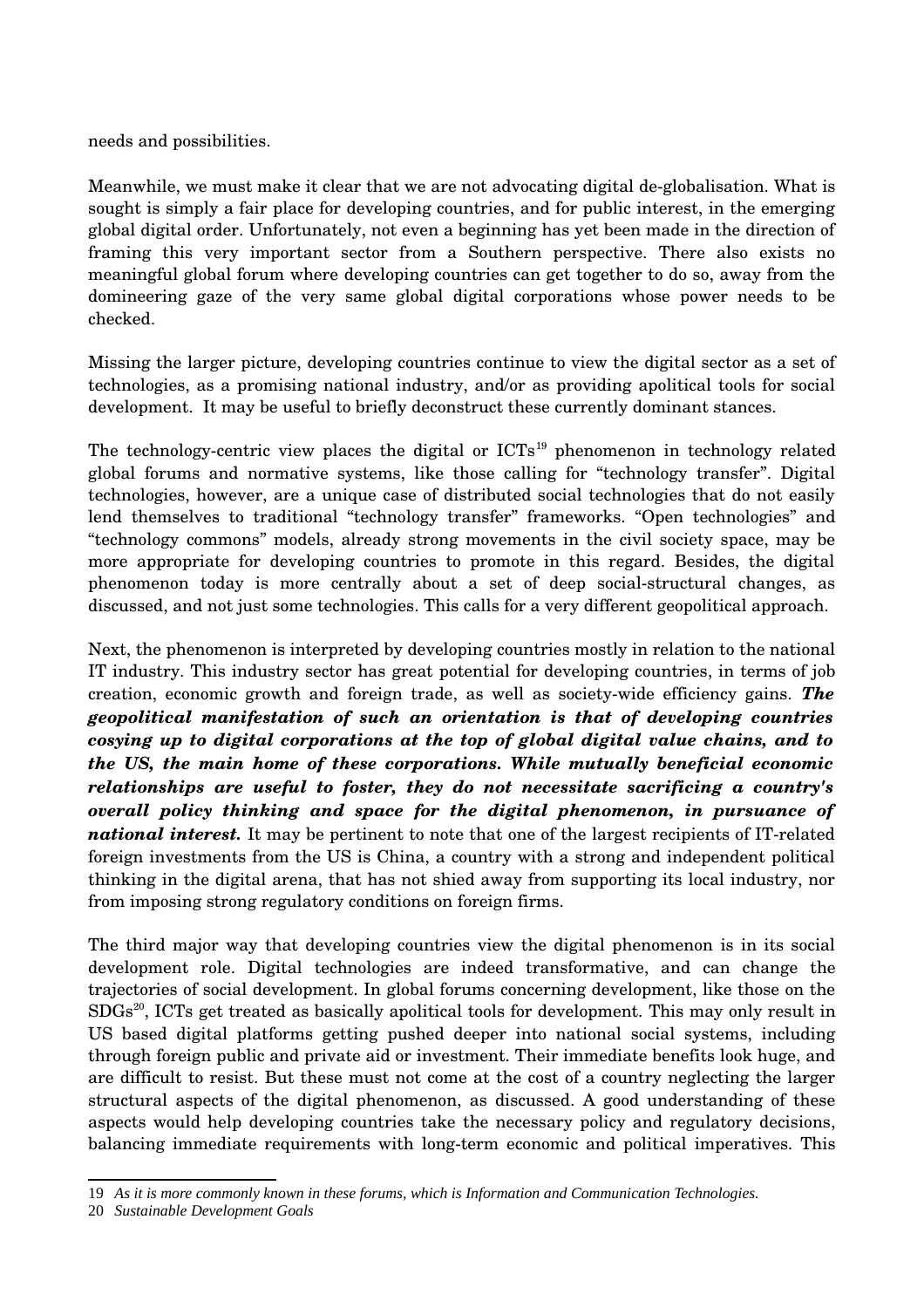will also shift the nature of their engagements at global political forums.

*There exists a significant mismatch between the most important geo-economic and geopolitical implications of the digital phenomenon and the way developing countries have been viewing it at the global level. This has resulted in developing countries getting trapped in new extractive global economic relationships, and also excluded from processes shaping the global digital norms and policies.*

## <span id="page-7-0"></span>*Current state of digital diplomacy*

It may appear paradoxical but the fact is that more than a decade ago, at the World Summit on the Information Society (WSIS), developing countries seemed clearer in their positions and better organised on their digital or Internet-related agenda than they are today. The WSIS outcome documents, especially the Tunis Agenda, bears good testimony to this. They demanded a more just global allocation of Internet's technical resources, and that all countries should have an equal role in international Internet governance. This was a clear reference to the US government's unilateral control over ICANN. They also called for a new mechanism to develop international Internet-related public policies. This was something quite prescient to do in 2005 when there were not many such public policy issues, of which we witness a virtual deluge today.

Compare this to the current situation. *The WSIS +10 review in New York, in 2015, was largely a non-event.* Developing countries had almost no strategy, and little coordination. *The unimagined evolution of the digital society since the WSIS had almost no impact on what was supposed to be the decade's most important global political event for this sector. It produced a weak outcome document that pushes back political issues of Internet governance by shifting the accent towards implementation of the SDGs.* The only demand that developing countries stuck to was a continued discussion on Internetrelated institutional issues in the form of Commission on Science and Technology for Development's Working Group on Enhanced Cooperation (for international public policies pertaining to the Internet) or the WGEC .

However, when the WGEC did meet in September 2016, as per developing countries' demand, these countries had little to offer, argue or seek in any concrete terms. This first meeting of WGEC decided on a questionnaire which (1) sought clarification on the concept of "enhanced cooperation", and, more importantly, (2) asked for suggestions on the kind of recommendations that WGEC could make. It is odd that very few developing countries responded to this questionnaire having so strongly defended the Tunis Agenda's mandate of "enhanced cooperation" in the postWSIS years, and fought hard for creating the WGEC (and later its continuation at the WSIS +10 review). Almost all developing countries who did respond to the WGEC questionnaire<sup>[21](#page-7-1)</sup> asked for a new institutional mechanism for "enhanced cooperation", but they too did not provide the required details.

In their written input<sup>[22](#page-7-2)</sup> into the preparatory process of the WSIS+10 review, G77 and China articulated a clear demand:

The outcome document should consider establishing an intergovernmental forum on enhanced cooperation and its modalities to, as per Paragraph 69 of the Tunis Agenda,

<span id="page-7-1"></span><sup>21</sup> *All responses can be found at<http://unctad.org/en/pages/MeetingDetails.aspx?meetingid=1215>.* 

<span id="page-7-2"></span><sup>22</sup> *<http://workspace.unpan.org/sites/Internet/Documents/UNPAN95036.pdf>*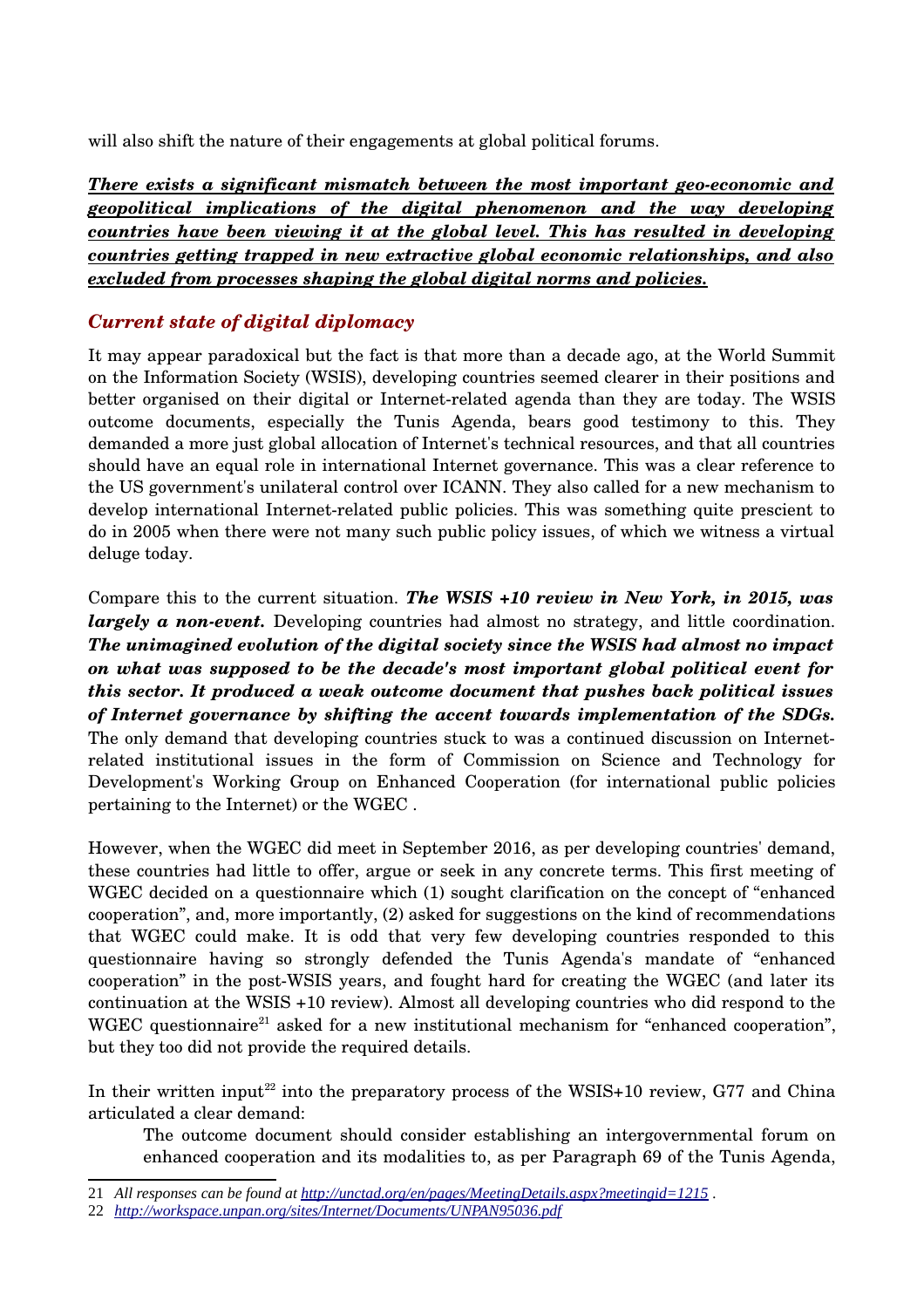"enable governments, on an equal footing, to carry out their roles and responsibilities, in international public policy issues pertaining to the Internet, but not in the daytoday technical and operational matters, that do not impact on international public policy issues".

The same input stated that "the G77 and China would submit detailed modalities for the operationalization of this at a later stage".

WGEC is the appropriate place to formally seek such a platform, making clear proposals with detailed modalities as were promised in the mentioned input paper. But there has been no such effort. When developed countries had insisted that WSIS +10 review takes place in New York instead of Geneva, the traditional home to Internet-related discussions in the UN, it was a deliberate attempt to weaken the WSIS follow up. The strategy seems to have been successful. First, during the WSIS review in New York, developing countries were unable to build adequately upon the WSIS follow up discussions happening in Geneva for years. And now, as matters return to Geneva, the positions articulated in G77 plus China's statements at WSIS+10 are not being appropriately taken forward at the WGEC.

A similar situation exists at  $ICANN<sup>23</sup>$  $ICANN<sup>23</sup>$  $ICANN<sup>23</sup>$ , another important geopolitical venue of the digital sector. The key issue here has been about ICANN's political oversight. During the WSIS, almost all countries insisted that technical governance of Internet should not remain under the oversight of one country, the US. The Tunis Agenda observed;

"We recognize that all governments should have an equal role and responsibility for international Internet governance and for ensuring the stability, security and continuity of the Internet."

US's oversight over ICANN consisted of two elements. One was its direct administrative oversight over ICANN's decisions on changes to the Internet's root file<sup>[24](#page-8-1)</sup>. Following the public relations disaster caused by Snowden revelations, the US has now ceded this administrative oversight. However, *ICANN remains a US non profit organisation, wholly under the jurisdiction of US courts, legislature and executive agencies. In pursuance of US national interests, any of these can at any time "legitimately" interfere with ICANN's technical governance of the Internet. Such a situation should be unacceptable to non-US governments, including those of developing countries.* But one would not suspect so from the level and nature of participation of these countries in the ICANN Working Group  $(WG)^{25}$  $(WG)^{25}$  $(WG)^{25}$ , which is right now looking into the jurisdiction issue. Most developing countries are present at ICANN, through its Governmental Advisory Committee, but have shown little interest in the all important matter of US jurisdiction over ICANN.

US jurisdiction over ICANN results in many problems, which will only worsen as thousands of new top level domain names (.book, .apps, .apple, etc) are now being released. This exercise involves businesses from across the world, and whole sectors/industries like health and hotels, which can get entangled with US laws and regulatory/executive agencies.<sup>[26](#page-8-3)</sup> Entities located in

<span id="page-8-0"></span><sup>23</sup> *Internet Corporation for Assigned Names and Numbers* 

<span id="page-8-1"></span><sup>24</sup> *This is a digital file with the Internet Protocol numbers of all top level domain names. It forms the root of the global Internet directories that help route Internet traffic. Control over it can be employed to disrupt traffic to and from a country's or a business's top level domain.*

<span id="page-8-2"></span><sup>25</sup> *It is called the Cross Community Working Group on Enhancing ICANN Accountability (CCWG-Accountability), with a sub-group focussed specifically on the jurisdiction issue.* 

<span id="page-8-3"></span><sup>26</sup> *Recently, 8 Indian civil society organisations, and two global networks, issued a statement on problems with ICANN remaining subject to US jurisdiction. They also suggested some institutional alternatives. The statement can*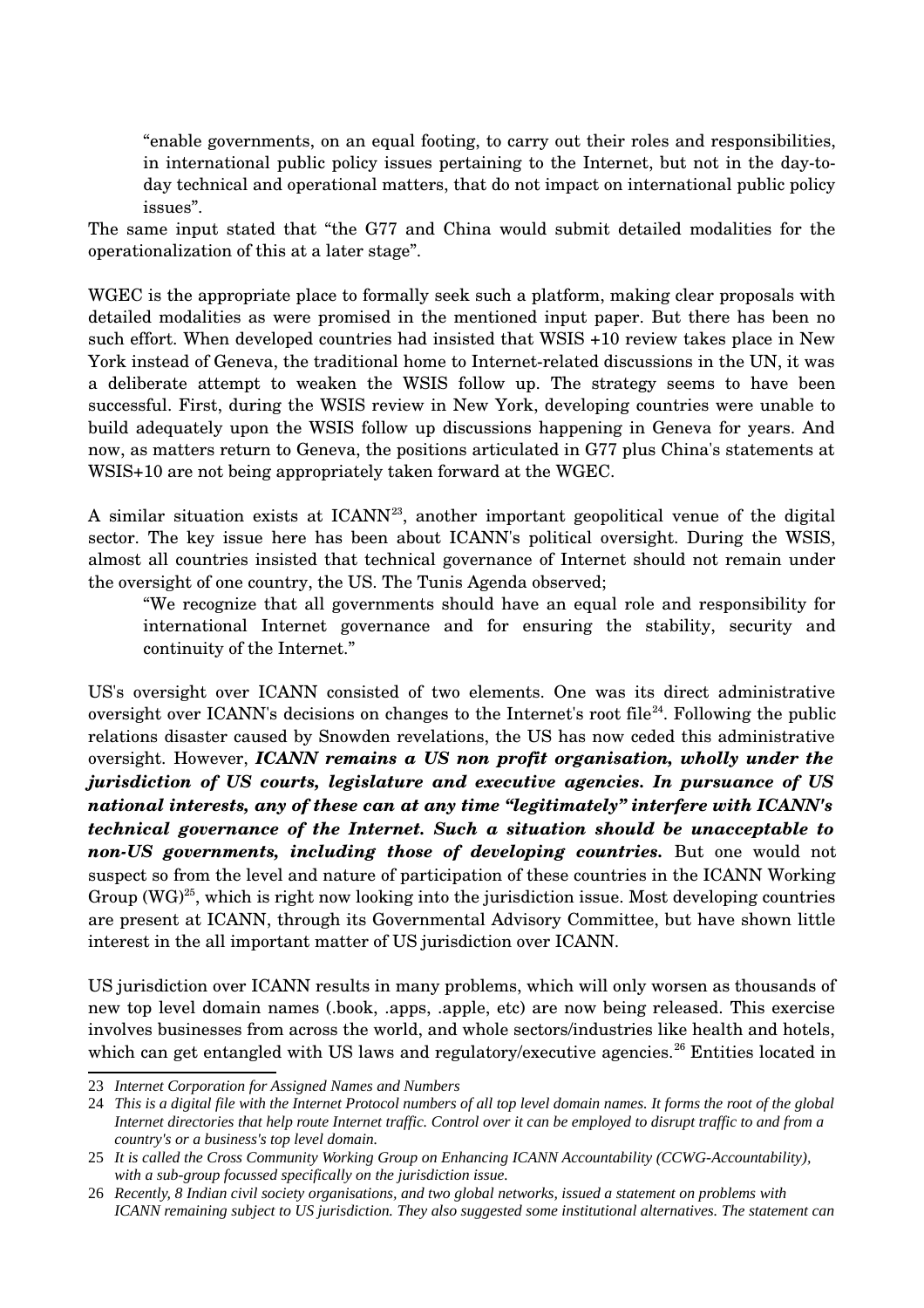countries under various US sanctions have often experienced difficulties with smooth functioning of their domain names<sup>[27](#page-9-0)</sup>. Ensuring that a country's critical infrastructure is not subject to foreign rule can be considered an elementary constitutional duty of the government of any sovereign state. It is therefore strange that there is no stand taken by governments at ICANN on the jurisdiction issue even when a WG is formally considering it.

Let us briefly explore the likely reasons for the current state of apparent apathy among developing countries regarding global Internet governance. First of all, there simply is despondency about taking up anything new at a time when even the existing UN institutions seem to be collapsing or are greatly weakened. Such a sentiment may be well-founded, but digital society issues are not going to do away. They represent the design of a whole new social order, and demand nothing short of a complete political response. Engaging with them sooner than later would ensure much more space for bringing in developing country interests.

The second reason is that the digital society arena is just too wide, fast moving and complex for easy political comprehension. Digital issues also seem relatively future oriented compared to traditional geopolitical issues. Developing countries have limited resources, human and otherwise, to jump into complex new issues with already enough on their plate. A typical developing country diplomat knows, like the back of her hand, the key issues and divisions in most other geopolitical areas – whether trade, intellectual property, climate change or security. However*, there mostly is a lack of even an elementary articulation of the geopolitics of the Internet and digital society. This is owing to the absence of any credible effort anywhere to develop a basic template of geopolitics of digital issues from a Southern standpoint*. That would be the first step towards building the required understanding and orientation among developing countries with regard to this area. The fastmoving powerful digital phenomenon is prone to throw up deep policy crises. A huge and unending number of them can be expected; even a cursory look at daily newspapers would point to the many storms that are gathering. Instead of trying to understand and deal with them in a piecemeal and *ad hoc* manner, it will be infinitely more fruitful to be prepared for the inevitable.

The next complication is that the digital phenomenon is disruptive even with regard to how it should and can be governed, challenging traditional governance forms. Formal issues like political oversight of technical governance and multistakeholderism routinely overwhelm Internet governance discussions. A further difficulty is to map the contours of digital sector governance, as separate from its impact on specific sectors, with their existing governance mechanisms. This document has earlier briefly discussed generic digital developments that cut across all sectors<sup>[28](#page-9-1)</sup>. These cannot be fully understood from within the impacted sectors, nor can key social and policy issues around them be so addressed. *The digital sector is in a meta relationship with almost all other sectors, but requires its own distinctive understanding, norms, policy principles and governance mechanisms.* What this means is that new kinds of knowledge and competencies are required for this sector, which

<span id="page-9-0"></span>*be found at<https://www.itforchange.net/sites/default/files/Jurisdiction%20of%20ICANN.pdf>.*

<sup>27</sup> *Some but not all issues arising from sanctions by the US Office of Foreign Assets Control have been discussed at <http://www.internetgovernance.org/2017/01/13/icanns-jurisdiction-sanctions-and-domain-names/>. Also see at the following link a statement by the Russian government on disruption of domain names services in Crimea due to US sanctions, [http://atlarge-lists.icann.org/pipermail/na-discuss\\_atlarge-lists.icann.org/2015-March/008611.html](http://atlarge-lists.icann.org/pipermail/na-discuss_atlarge-lists.icann.org/2015-March/008611.html) .*

<span id="page-9-1"></span><sup>28</sup> *We refer here to artefacts like big data, platforms and "digital intelligence" that were discussed earlier. There are many more of such new transversal digital realities. These are transforming all sectors, but their nature, action, value and impact cut across them and are not fully accessible nor influence-able from sector-centric approaches.*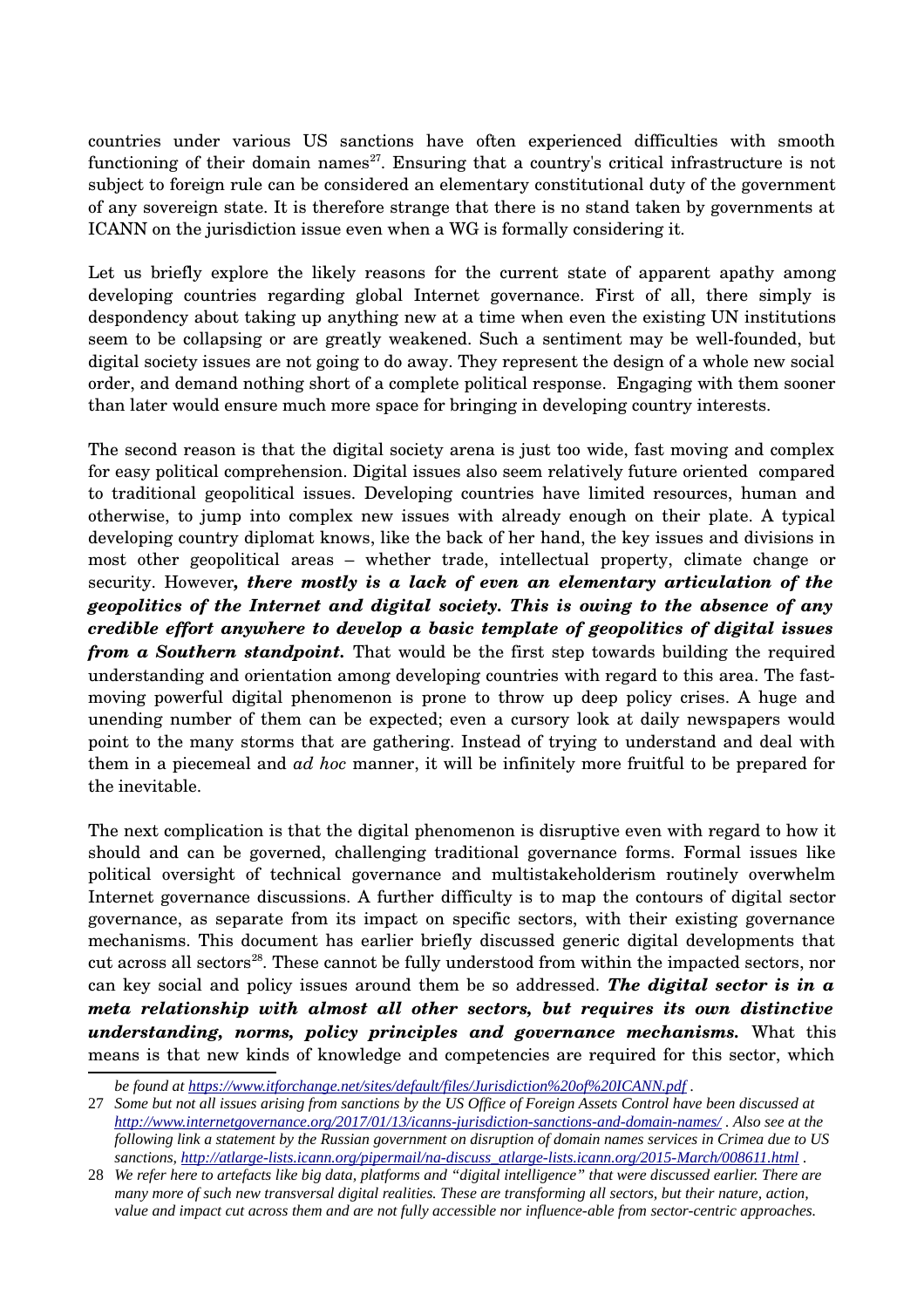developing countries must muster.

Lastly, the geopolitics of the digital sector may not appear to nicely cut along traditional North-South lines. Some developing countries tend to see digital geopolitics exclusively through the narrow frames of their own positions in global digital value chains – whether actual or aspired. Such vantages are normal, and to be expected. The mercurial digital phenomenon can offer hugely rewarding national opportunities. But, digital ambitions apart, being a developing country implies certain structural features of society and economy. These do not get obliterated just from being viewed through a digital lens. As argued earlier, the digital phenomenon must be recognised as being much more than a key industry sector. In the long run, this may not even remain its most important aspect, both nationally and geopolitically. As digital society takes shape, digital issues will be as much about health, education, agriculture, transportation, manufacturing and public services as about media, entertainment and information, or about data and software. Recognising this is likely to shift the geopolitical perception of the global digital phenomenon, making it easier to employ a North-South framework.

#### *The first task for developing countries is to appropriately frame the larger context* and principles of geo-economics and geopolitics of the digital phenomenon. This  *should then be translated into the required action at the global level.*

### <span id="page-10-0"></span>*North driven global digital norms*

Even as developing countries remain absent in policy spaces, it is not that development of global norms and policy in the digital area is not taking place. Politics, as is said, abhors a vacuum. At WSIS related forums and at WGEC meetings, OCED countries have argued vigorously that there are no special international Internet-related public policy issues, and certainly no need for specific bodies or agencies devoted to address them. Interestingly enough, *the OECD itself has a committed mechanism for Internet policies called the Committee on Digital Economy Policy. It has developed a policy framework called the "OECD Principles for Internet Policy Making"[29](#page-10-1) .* This committee has a loaded annual calendar for discussing ever new Internet/ digital policy issues. It has issued recommendations and guidelines on policy issues ranging from online security and spam, to privacy and crossborder data flows, to ecommerce and the role of Internet intermediaries. It is working on issues like big data, Internet of Things, labour displacement by automation, and online consumer protection. It seems hypocritical, therefore, for OECD members to question at UNbased forums the very existence of significant international Internet-related public policy issues, and the need for a committed mechanism to address them at the global level.

In 2011, at the UN General Assembly, India proposed the creation of a Committee for Internet Related Policies<sup>[30](#page-10-2)</sup>, with a mandate and structure very similar to that of the cited OECD committee. OECD members rejected the proposal, calling it an effort towards governmental control of the Internet. The proposed UN committee was to be just as inter-governmental as the OECD committee on digital issues, and with the same multistakeholder participation mechanisms. (Significantly, the OECD calls the processes of its own committee as multistakeholder.[31](#page-10-3)) The only *real* difference between this OECD committee and the proposed

<span id="page-10-1"></span><sup>29</sup> *<https://www.oecd.org/sti/ieconomy/oecd-principles-for-internet-policy-making.pdf>*

<span id="page-10-2"></span><sup>30</sup> *[http://itforchange.net/sites/default/files/ITfC/india\\_un\\_cirp\\_proposal\\_20111026.pdf](http://itforchange.net/sites/default/files/ITfC/india_un_cirp_proposal_20111026.pdf)*

<span id="page-10-3"></span><sup>31</sup> *<http://webnet.oecd.org/OECDGROUPS/Bodies/ShowBodyView.aspx?BodyID=1837&Lang=en&Book=True>*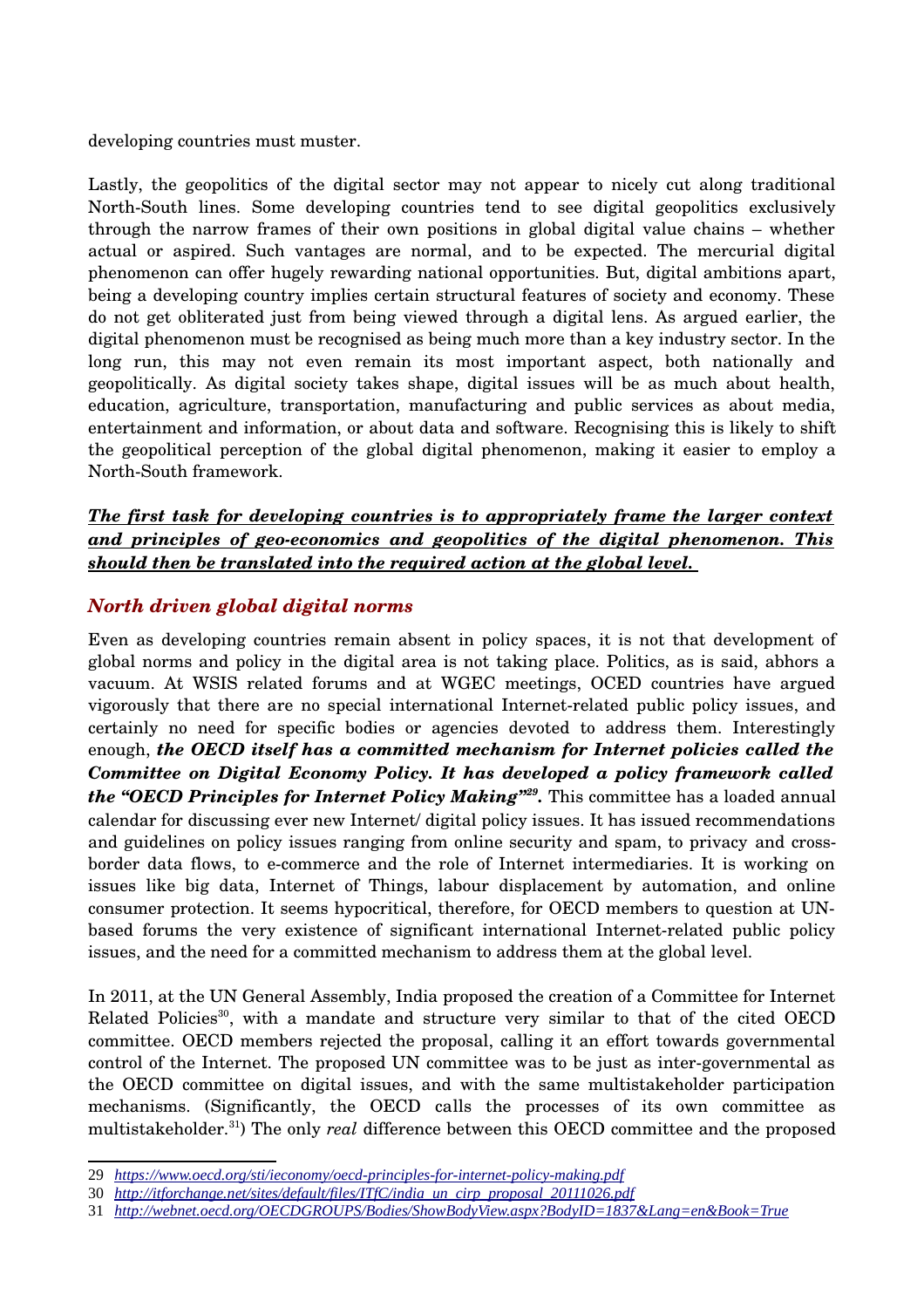UN committee on Internet policies was that the former exclusively comprises governments of rich countries while the latter had proposed inclusion of all countries. $32$ 

*Global meetings on Internet governance* nowadays take place with breathtaking frequency across the world. Almost all of them *are dominated by Northern governments and/ or global digital corporations. In addition, these actors regularly contribute various kinds of reports, policy briefs, etc. All this constitutes a very intense process of development of new concepts, norms, principles and policy frameworks for the digital society. Developing countries stand almost completely excluded from these processes.* 

With most global digital corporations (as also ICANN) being US based, the latter's laws and policies are by default at the centre of the global digital regime. Some policy and norms development happens in interactions between the US and the EU. The US government has sought to mitigate EU's misgivings about US-centred global digital networks by offering special legal protections for data originating from the EU through the "privacy shield" arrangement<sup>[33](#page-11-1)</sup>. Global digital corporations too are especially mindful of EU politics and markets. For instance, Google devised region-specific arrangements to accommodate EU laws on the "right to be forgotten"[34](#page-11-2), as Facebook did more recently to placate the strong German concerns on the issue of fake news<sup>[35](#page-11-3)</sup>. Such flexibilities from either the US government or the digital behemoths are highly unlikely for developing countries.

Some developing countries perhaps keep hoping that, with time, similar accommodations will also get extended to them. In the global digital order, with no democratic international norms or rules, power speaks to power. *Bilateral digital diplomacy – with powerful governments or corporations – will always be loaded against the weaker party. The weaker a party is, the worse is the deal that it will get. Developing countries have long known the pitfalls of such an approach in other areas of global governance. The digital area is no different. Furthermore, developing countries cannot afford to just* seek one-off favours or accommodations from countries/ corporations that control the *global digital networks, which is the typical focus of bilateral negotiations. At stake is the very structural design of a new kind of global society, which cannot be addressed through the 'dealmaking' approach of bilaterals.*

Unlike their current stand, the US and other developed countries are not expected to forever remain opposed to globally-inclusive digital regimes. As the North-developed *ad hoc* or plurilateral norms and policy frameworks get globally entrenched, and become practically irreversible due to various kinds of sunk costs, their strategy will shift. They will then seek robust global regimes which are inclusive of all countries, but based on their own defaults frameworks, with the aim of their effective worldwide enforcement. Such a time may yet be a decade or more down the line.

<span id="page-11-0"></span><sup>32</sup> *One mandate of the proposed UN committee however was different, and also the most criticized one; that of oversight of the Internet's technical governance system. Within a year, India made statements accepting removal of this particular mandate and discussing a separate mechanism for it. But the opposition to the UN committee proposal remained unchanged.*

<span id="page-11-1"></span><sup>33</sup> *[http://europa.eu/rapid/press-release\\_IP-16-2461\\_en.htm](http://europa.eu/rapid/press-release_IP-16-2461_en.htm)*

<span id="page-11-2"></span><sup>34</sup> *<https://www.theguardian.com/technology/2016/feb/11/google-extend-right-to-be-forgotten-googlecom>*

<span id="page-11-3"></span><sup>35</sup> *<http://www.reuters.com/article/us-germany-facebook-idUSKBN14Z0OH>*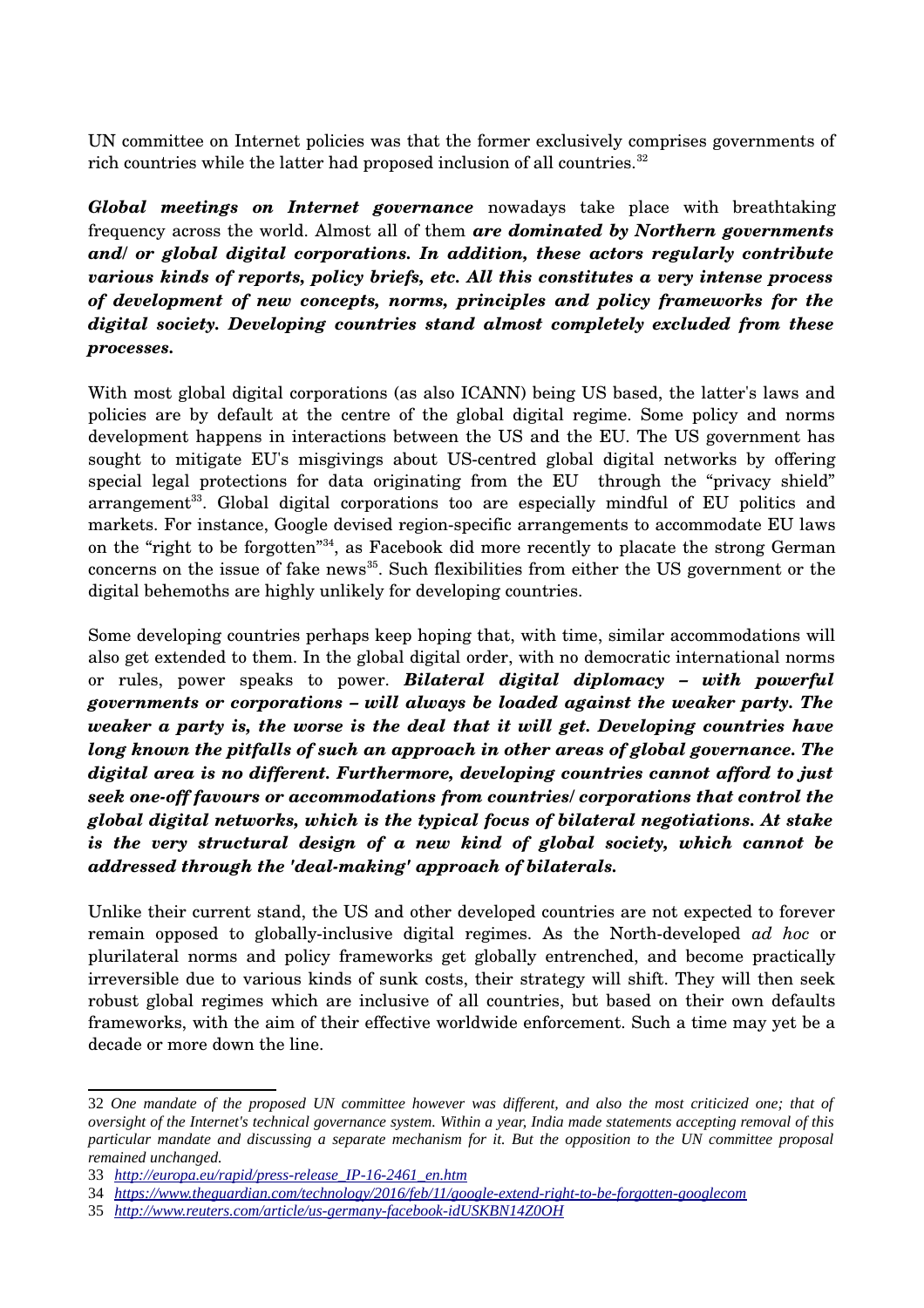Currently, the Northern governments favour global digital rule making through plurilateral trade treaties like the  $TPP^{36}$  $TPP^{36}$  $TPP^{36}$  and the TiSA $^{37}$  $^{37}$  $^{37}$ . Some such proposals have recently also surfaced at the WTO. The thrust of all these is to ensure seamless functioning of "global digital networks", principally as commercial systems and unhindered by national laws. Some key features of these proposals are; no custom duties on digital products; free crossborder data flows; promoting a free and open Internet for all commercial purposes; no localisation requirements; no technology transfers, no local technology requirements and no source code disclosures, and; open access to networks in other countries.<sup>[38](#page-12-3)</sup> Guarantees are also sought that no future services will be regulated – which would include most vet-emerging digitally-enabled services in all sectors. It is evident that the global digital phenomenon is cast as primarily commercial, to be insulated as far as possible from all kinds of social influence and political oversight.

Framing the digital phenomenon primarily as a trade issue promotes globally the dominant US-created commercial and big-business-centric (or neoliberal) view of it. This is detrimental to larger public interest, more so for developing countries. Digital trade must be negotiated within a prior, holistic social framework for the emerging digital society, like WHO provides for health, UNESCO for education and cultural artefacts, UNEP for climate change, and FAO for food and agriculture.[39](#page-12-4) It is as problematic to exclusively employ the trade lens for global digital issues as it would be to globally consider health, education, culture, environment, food and livelihoods issues as nothing more than subjects of trade and commerce.

#### *If they are to avoid a digital future whose norms are exclusively written by Northern players, developing countries must act now, while there is still time as the design of new digital social structures is being formed.*

#### <span id="page-12-0"></span>*Way forward for developing countries*

In the long and arduous journey towards a fair, rulebased global digital order, the first and the most important step for developing countries is to *seek a new UN based venue for Internet/ digital policy making.* The ITU views digital issues from a technology angle, the First Committee of UNGA from a geo-security perspective, the WTO from a global trade vantage, and the UN HRC from a human rights standpoint.<sup>[40](#page-12-5)</sup> Such divided and partial views of the complex society-wide changes that are underway are very sub-optimal, apart from leaving huge gaps of uncovered areas. *What is required is a holistic treatment of the powerful transversal elements of the digital phenomenon in their impact on all aspects of the society.* Earlier in this document, we have discussed some such elements as also the rationale for their distinct policy treatment. This should be the mandate of this new UN based body, which must sit at the centre of a public ecology that helps shape the design of the emerging global digital society, from a public interest perspective. This new Internet

<span id="page-12-1"></span><sup>36</sup> *See the digital elements of TPP, also known as the "Digital Two Dozen" at <https://ustr.gov/sites/default/files/Digital-2-Dozen-Final.pdf>.*

<span id="page-12-2"></span><sup>37</sup> *Respectively, the Trans Pacific Partnership and the Trade in Services Agreement.* 

<span id="page-12-3"></span><sup>38</sup> *See the Analytical Note by South Centre titled "The WTO's Discussions on Electronic Commerce", [https://www.southcentre.int/wp-content/uploads/2017/01/AN\\_TDP\\_2017\\_2\\_The-WTO%E2%80%99s-Discussions](https://www.southcentre.int/wp-content/uploads/2017/01/AN_TDP_2017_2_The-WTO%E2%80%99s-Discussions-on-Electronic-Commerce_EN.pdf)[on-Electronic-Commerce\\_EN.pdf](https://www.southcentre.int/wp-content/uploads/2017/01/AN_TDP_2017_2_The-WTO%E2%80%99s-Discussions-on-Electronic-Commerce_EN.pdf) .*

<span id="page-12-4"></span><sup>39</sup> *Abbreviations used are for the World Health Organisation, UN Educational, Scientific and Cultural Organisation, UN Environment Programme and Food and Agricultural Organisation of the UN.* 

<span id="page-12-5"></span><sup>40</sup> *The abbreviations in this sentence relate respectively to International Telecommunication Union, United Nations General Assembly, the World Trade Organisation and the UN Human Rights Council.*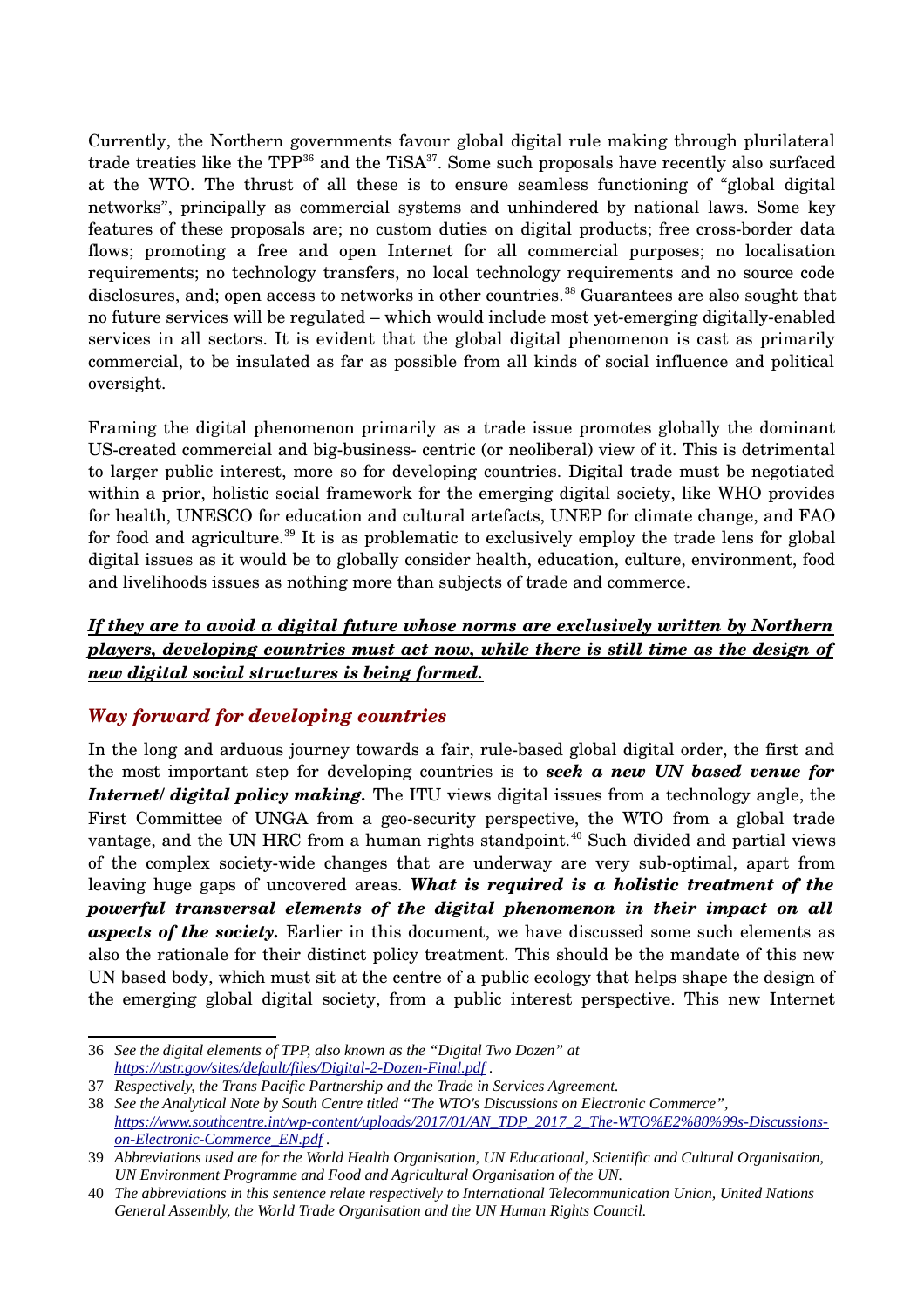governance body would work closely with UN-based and other bodies governing different sectors that get digitally impacted  $-$  for instance, with the WHO on health-related big data and "platforms".

This new UN based agency should help develop Internet/digital-related norms, principles and policy frameworks, and, as needed, also treaties and other forms of international law.<sup>[41](#page-13-0)</sup> *Strong mechanisms for stakeholder participation will be built into its design*, *including maintaining an organic linkage with the UN Internet Governance Forum.* Since this is a fast changing sector, with challenging knowledge needs, this body should have a strong complement for undertaking cuttingedge research and analysis.

The WGEC is the appropriate place to propose such a new agency, considering that it is expressly mandated to explore institutional developments in this area. As the developing countries stated during the WSIS +10 process, they should now make a collective proposal to the WGEC containing all the needed details of a new institutional mechanism.

As the only existing opportunity to seek such a new institution for global digital/Internet governance, the WGEC has just a year left to submit its final report. Northern governments will obviously not accede easily – although such a new institution is in everyone's interest.<sup>[42](#page-13-1)</sup> Appropriate coalition-building and negotiation strategies/ tactics with alternative options are therefore required. Back-up action must be planned if the demands of the developing countries are not entertained. *It will be useful to consider creating a digital forum of developing countries, for shaping norms and policy frameworks, and for practical cooperation* in this area. Only such strong stances and actions can produce results in this hotly contested geopolitical arena.

Developing countries must come up with a joint position and strategy on the issue of US's jurisdiction over ICANN for the concerned ICANN WG, which also has only a few months left before it winds up. This position should also be presented to the WGEC. *ICANN must become a truly international organisation incorporated under international law* on the lines of other international organisations. This can be done without at all changing the existing multistakeholder model of ICANN's working and governance. Only the jurisdictional layer needs to be changed, from US to international, without touching any other part of ICANN's structure. *In the interim, the US government must provide jurisdictional immunity to ICANN under its International Organisations Immunities Act.* Precedents exist for US non-profits to receive such immunity.<sup>[43](#page-13-2)</sup>

If there is no positive response from ICANN, developing countries must begin working on a back-up Internet root system, based on an agreement among the countries ready to come on board. This system can be kept as a redundant back-up for any eventuality of an inappropriate

<span id="page-13-0"></span><sup>41</sup> *One useful early activity of this body should be to craft and negotiate a "Framework Convention on the Internet", which would be an hold-all framework for supporting and legitimising the global Internet governance ecology. It would also provide the enabling framework for development of Internet-related international public policies. Such a proposal was mooted by some developing countries and civil society groups during the WSIS. For instance, see [http://igf.wgig.org/Substantive\\_1st\\_IGF/igp-fc.pdf](http://igf.wgig.org/Substantive_1st_IGF/igp-fc.pdf)*

<span id="page-13-1"></span><sup>42</sup> *European countries have especially been very concerned about the almost unipolar concentration of global digital power in the US, and the corresponding lack of any global norms or policies. However, they seem to develop coldfeet whenever any real possibilities are mooted in this regard, unsure of appearing to challenge their traditional geo-economic partner.*

<span id="page-13-2"></span><sup>43</sup> *An ICANN mandated study had presented this option. See<https://archive.icann.org/en/psc/corell-24aug06.html>.*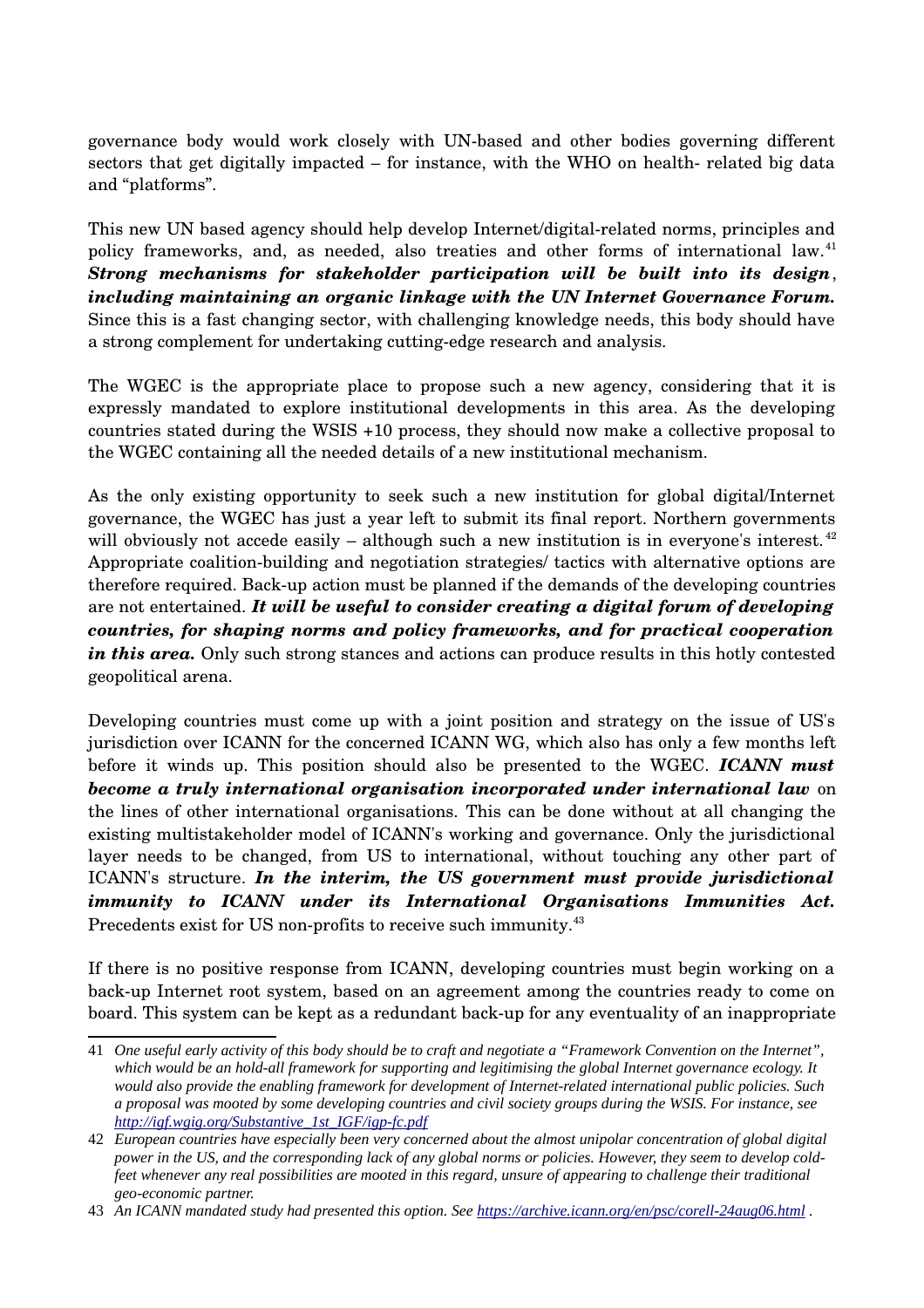US interference in ICANN's working, at which point it can immediately kick-in. As it will mirror the existing ICANN root, minus any inappropriate changes, there will be no disruption to the global working of the Internet. Proposing or setting up such a system will enable developing countries to act from a position of strength in seeking a fair and equitable management of Internet's technical resources, without it being subject to unilateral jurisdiction of the US. The European Union's Galileo global positioning system is an example of developing a redundant system to avoid being overly dependent on a UScontrolled system.

Developing countries must also connect their new understanding of digital issues to geopolitics at traditional venues, for instance concerning issues of e-commerce at WTO, Technology Protection Measures<sup>[44](#page-14-0)</sup> for intellectual property at WIPO, global corporate tax avoidance and global micro-payments for digital services at finance-related forums, human rights abuses by global digital corporations at UNHRC, structural digital issues that impact a country's right to development at development-related forums, and so on.

Cooperation among developing countries must be strengthened in this vital area by exploring a new South-South forum on digital society issues, as proposed earlier. Digital society issues and politics represent a long-haul; a new kind of society is just beginning to take shape. These issues are only going to become more and more important as well as complex. Such a new forum should have a strong knowledge development component, which can be handled by a body like the South Centre. Although the knowledge needs for this sector are so intense and dynamic, and the absence of expertise in developing countries so stark, that a separate fullyresourced organisation may be required just for this purpose. One of the larger developing countries can take the initiative to fund and host it. It could be affiliated to the South Centre.

An immediately needed first step is to take up informal work *to develop geopolitical understanding, norms, principles and policy frameworks for the digital society, from a Southern standpoint.* This should be encouraged and supported at academic centres, policy think tanks, and through workshops and conferences. To begin with, it would be most useful to organise a large workshop, over 23 days, on framing the developing countries' location in the global digital order. It can try to develop a template of basic issues and possible positions on the geopolitics of the digital society. The South Centre may want to consider organising it.

To reiterate, calling for developing countries to understand and focus on their national and collective interests does not mean advocating digital deglobalisation. What is sought is a global digital order that is just and fair for everyone, including developing countries. Such an order has to be based on rules that are developed in a public and democratic manner. It cannot be a patchwork of opportunistic arrangements among powerful economic and political actors, done in opaque and underhand ways, which is the dominant mode today. These arrangements get justified through novel political terms spun by Northern think tanks, like equalfooting multistakeholderism, issue-based networks, and flexible and distributed governance. Developing countries have had no response so far to this ideological barrage. They need to urgently shape new discursive tools as well as undertake strategic actions in order to defend their geopolitical interests.

#### In the long run, a global digital order based on fair rules will be best for everyone -

<span id="page-14-0"></span>44 *Technology Protection Measures are means that are coded into digital artefacts to prevent copyright violation. They mostly exert a maximalist copyright enforcement, including making legitimate fair use impossible.*